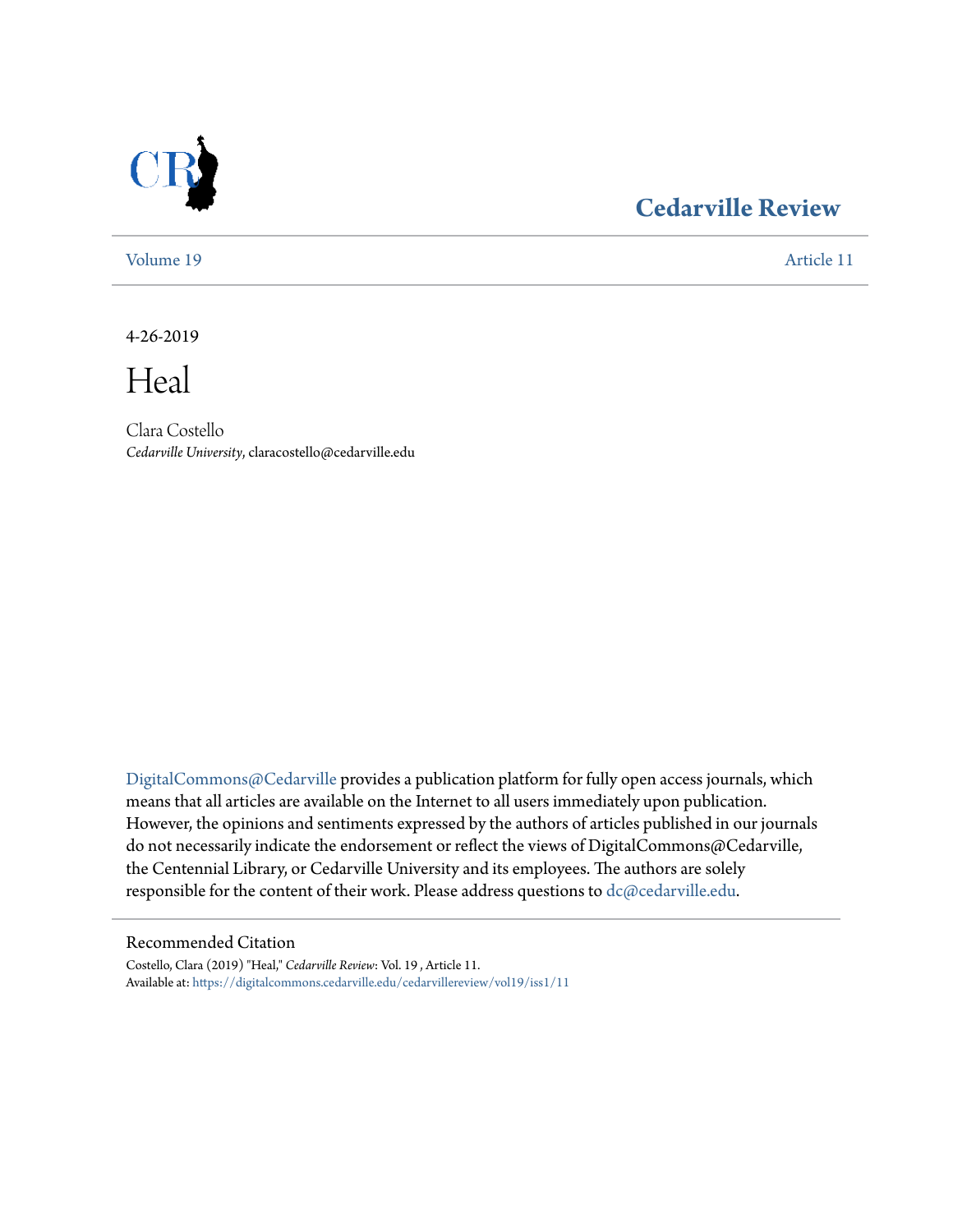## Heal

Browse the contents of [this issue](https://digitalcommons.cedarville.edu/cedarvillereview/vol19/iss1) of *Cedarville Review*.

## **Keywords**

Cedarville, creative writing, poetry, Clara Costello

# **Creative Commons License**

This work is licensed under a [Creative Commons Attribution-Noncommercial-No Derivative Works 4.0](http://creativecommons.org/licenses/by-nc-nd/4.0/) [License.](http://creativecommons.org/licenses/by-nc-nd/4.0/)

Follow this and additional works at: [https://digitalcommons.cedarville.edu/cedarvillereview](https://digitalcommons.cedarville.edu/cedarvillereview?utm_source=digitalcommons.cedarville.edu%2Fcedarvillereview%2Fvol19%2Fiss1%2F11&utm_medium=PDF&utm_campaign=PDFCoverPages)



Part of the <u>[Poetry Commons](http://network.bepress.com/hgg/discipline/1153?utm_source=digitalcommons.cedarville.edu%2Fcedarvillereview%2Fvol19%2Fiss1%2F11&utm_medium=PDF&utm_campaign=PDFCoverPages)</u>

This poetry is available in Cedarville Review: [https://digitalcommons.cedarville.edu/cedarvillereview/vol19/iss1/11](https://digitalcommons.cedarville.edu/cedarvillereview/vol19/iss1/11?utm_source=digitalcommons.cedarville.edu%2Fcedarvillereview%2Fvol19%2Fiss1%2F11&utm_medium=PDF&utm_campaign=PDFCoverPages)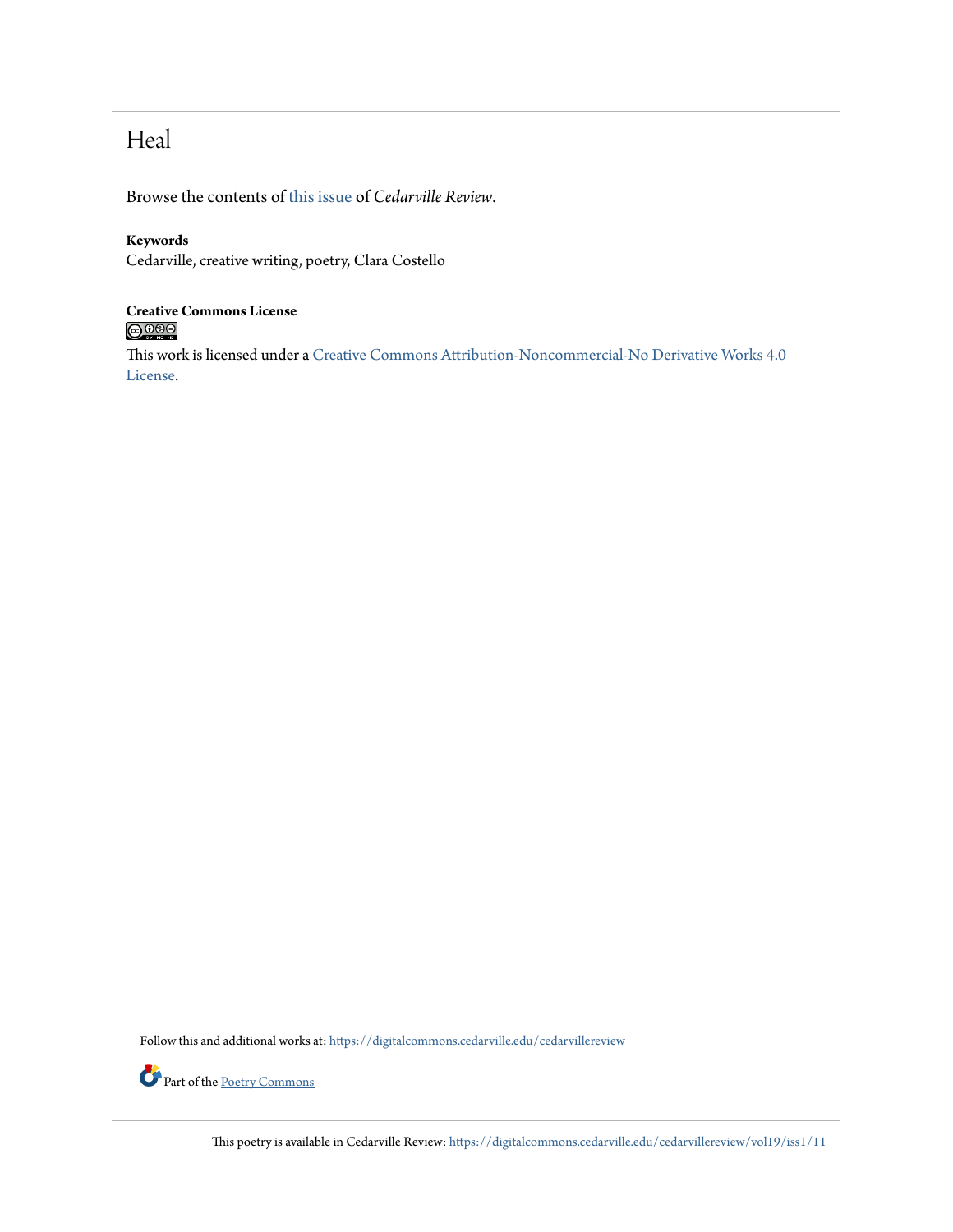#### Introduction

# **HEAL**

## CLARA COSTELLO

#### Healing.

Does Jesus even do that anymore? I've read about it in Bible stories, but what does that mean? What did it look like? Did Jesus really say, "take up your mat and walk?" and it just worked?

All they did was ask and it worked?

What if I'm not sure if Jesus can heal me? Should I still ask? Could he still do it?

Or what if I've asked and it's not working? What if I pray and pray and pray, but my knees still ache and my bones still quake and my body's still broken?

Or what if my relationships are broken, and my friendships are crushed, and families are devastated all around me?

Or what about that hurt, that deep, deep pain inficted upon me, wrought from the carelessness

or the maliciousness

of others

### **INTRODUCTION** | 7